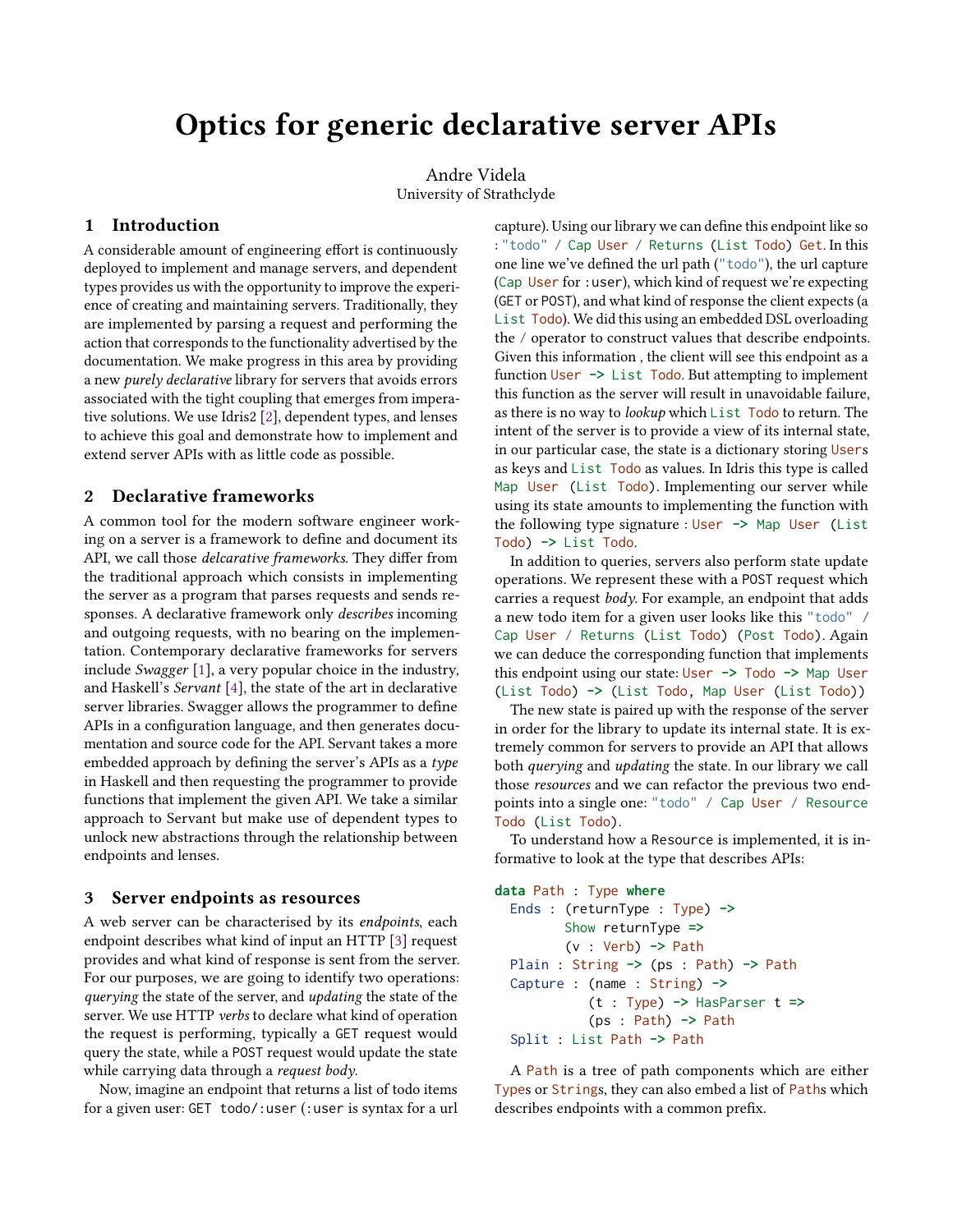Given this definition, a Resource is nothing but an alias for Split [Ends ret Get, Ends ret (Post val)] it reprents two endpoints that terminate with a POST and GET request.

## 4 Resources as lenses

In our previous example, we defined our server as a pair of two endpoints that query and update the same resource. If we place the two generated signatures side by side we recognise a well-known pattern:

GET : User **->** Map User (List Todo) **->** List Todo POST : User **->** Todo **->** Map User (List Todo) **->** (List Todo, Map User (List Todo))

If we abstract over the state and pack up our arguments in pairs we obtain the less verbose signature:

```
GET : (args, state) -> resource
POST : (args, state) -> newValue ->
            (newResource, state)
```
Which resembles the traditional definition of lenses [? ]! As a reminder, a lens is a pair of functions parameterised over the types a, b, s, t:

```
get : s -> a
set : s -> b -> t
```
That is, a resource r with state st, arguments args, updated value nv, and a feedback value fv, is a lens:

```
set : (args, st) -> r
get : (args, st) -> nv -> (fv, st)
```
The signature of this lens is our API and its implementation is the implementation of our server. This guides us toward our first key observation:

Every resource exposed by a server gives rise to a lens.

### 5 API definitions using lenses

This result provides us with a new way to define web servers and their API: as the composition of lenses. A server is but a way to view and update a resource. In the following example, we define an API for a home server that manages lights in a home.

```
lights : Path
lights = "lights" / Resource (Double,Double)
```
This API features an endpoint lights which control the intensity of two lights in the house using a Double. However the current API forces us to update both lights in one go. We would like to create endpoints like lights/kitchen and lights/bedroom to change the intensity of each light. For this we are going to compose our lights resource with two lenses, one for each element of the pair:

kitchen **=** lights ~/ "kitchen" / Lens lensFst bedroom **=** lights ~/ "bedroom" / Lens lensSnd

Here lensFst and lensSnd are the lenses accessing the first and second element of a pair. The ~/ operator replaces the Ends constructor by a new path using the given path component as string (here kitchen and bedroom) and matching lens for the previous return type.

We observe that those endpoints do not require any additional implementation: Their implementation is given by their lenses. This leads to our second key statement:

> A server consists of a resource type, paired with paths and lenses focusing on different parts of that resource

This observation enables us to extend, refactor, and implement any endpoint without writing any more code than necessary. It is enough to describe our main resource and to provide lenses that focus on specific parts of it.

#### 6 Conclusion

Compared to Swagger our approach remains entirely inside the language, ensuring that the code and its API do not get out of sync. Compared to Servant, in addition to enabling the extension of endpoints using lenses, having access to first-class types enables various forms of meta-programming. For example one can:

- Manipulate endpoints as values, for example operating on each path component, or generating an endpoint from a string.
- Manipulate APIs at runtime and serve them using the implementation of their lenses.
- Enforce API properties, for example statically checking that the server has no overlapping endpoints.

Some of those advancements have been implemented in the Servis [\[6\]](#page-2-4) project. Servis' primary goal was to fix some of the limitations of Servant due to Haskell not featuring dependent types. Our library improves on Servis by exposing the relationship between endpoints and lenses.

Our library does not say anything about concurrency, two unrelated endpoints should be accessible concurrently, but because of our implementation of state, we cannot serve multiple clients at the same time. What's more, servers do not rely on their state being stored in memory, but use databases to store and fetch data. An obvious improvement would be to explain the relationship between the server's API and the database(s) it communicates with. Finally, error handling is an important aspect of API design and our lens abstraction does not say anything about it. It would be useful to talk about those future developments with the community and explore the place of dependent types in backend software engineering.